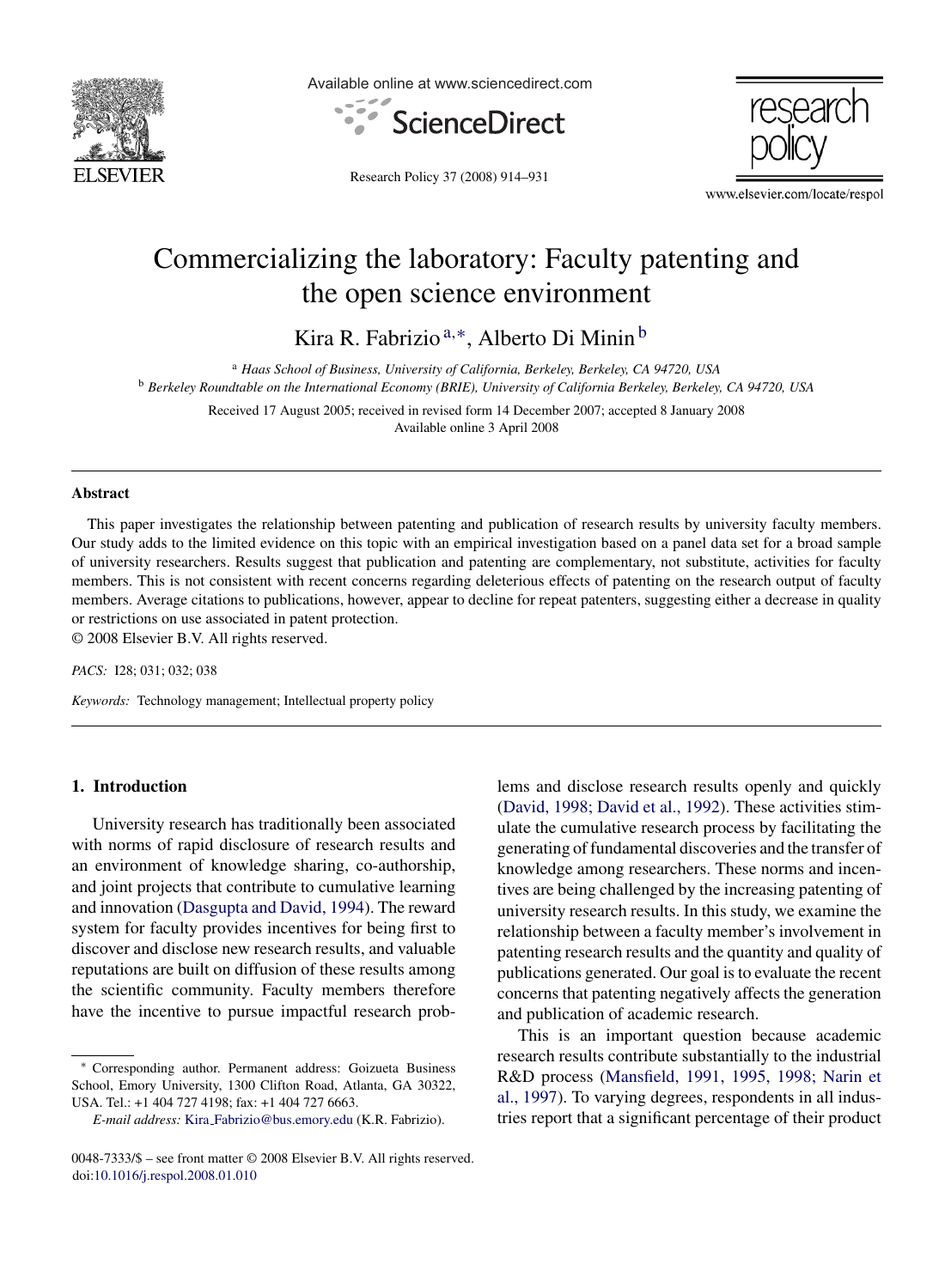and process innovations could not have been developed without academic research, or would have been substantially delayed. University research was reported as an important source of new projects for 31% of respondents and an important source of information for 36% of respondents ([Cohen et al., 2002\).](#page--1-0) In their survey of R&D managers across many industries, [Cohen et al. \(2002\)](#page--1-0) find that the most important channel for knowledge transfer from universities or government labs is publication of the research, followed by informal exchange, public meetings or conferences, and consulting. Patents were ranked as one of the least important transfer channels.<sup>1</sup> Therefore, it is important both that academics continue to pursue fundamental research question and that they continue to publish their research findings.

There is reason to believe that the influence of patenting and commercialization activity on university researchers has grown in recent years. Since the late 1970s, the university research environment has changed dramatically. Policy changes, such as the Bayh-Dole Act of  $1980<sup>2</sup>$  encouraged commercialization of university research results by standardizing policies granting intellectual property rights to university researchers for outcomes of federally under research. $3$  At the time, federally funded research made up approximately 70% of university research. $4$  In addition, sources of academic research funding shifted substantially from the 1970s to the 1980s to include more industry funding and less government funding (Mansfield,  $1995$ ).<sup>5</sup> Universities underwent organizational changes to attempt to better promote the commercialization of university research

results ([Argyres and Leibeskind, 1998\).](#page--1-0) In response to these policy, institutional, and market changes, patenting by university researchers increased dramatically in the last two decades ([Henderson et al., 1998a,b\).](#page--1-0) This increase in patent volume was accompanied by a significant increase in the number of universities that were patenting innovations [Henderson et al. \(1998a\).](#page--1-0)<sup>6</sup> Providing researchers with the incentive to patent their findings may encourage commercialization of research findings, as intended by the Bayh-Dole Act. However, the increased focus on patenting may also lead to increased secrecy, delayed publication, and a shift in faculty research effort and time away from scientific research and toward commercialization activities, thereby decreasing the production and/or quality of scientific publications.

The existing empirical studies that attempt to uncover the relationship between academic patenting and publishing activities have presented contradictory pictures. Several surveys of academic researchers have documented the secrecy, delay of publication, and re-focusing of research activities that accompany involvement in patenting and commercialization activities ([Blumenthal](#page--1-0) [et al., 1996a,b; Campbell et al., 2002\).](#page--1-0) However, the few existing studies of individual research publishing and patenting activities have failed to find such a negative impact. [Agrawal and Henderson \(2002\)](#page--1-0) examine the patenting and publishing of faculty members in two departments at MIT (Mechanical and Electrical Engineering), and find no relationship between patenting and the generation of publications, but do find that the number of citations to publications is positively related to the level of patenting, which they interpret as evidence that patenting is positively correlated with the impact of research. [Azoulay et al. \(2004\)](#page--1-0) examine the publication activity of faculty members in the life sciences field and find a positive relationship between patenting and the generation of publication, but do not examine citations to the publications. Positive correlations between publishing and patenting can be found in recent empirical investigations of non-U.S. context [\(Breschi et al., 2005;](#page--1-0) [Buenstorf, 2006; Looy et al., 2005\).](#page--1-0) Interestingly, Buenstorf's investigation of publishing behavior of Max Plant Institutes' Directors show that the positive correlation

 $1$  The pharmaceutical industry stands in contrast to these generalizations, with more knowledge transfer through the information disclosed in patents.

 $2^{2}$  Patent and Trademark Act Amendments (P.L. 96-517).

<sup>3</sup> See [Jaffe \(2000\)](#page--1-0) and [Mowery and Ziedonis \(2001\)](#page--1-0) for a more extensive history of the policy changes.

<sup>4</sup> University faculty members do hold patents from prior to the passage of the Bayh-Dole Act. Some of these inventions were not patented through the university (i.e. they were patented by firms with which the faculty member worked or they were patented by the faculty person individually and not assigned to the university). However, even before the Bayh-Dole Act, universities could and did patent some inventions from faculty research. For example, the famous Cohen and Boyer patent on recombinant DNA technology was applied for in 1979 and is assigned to Stanford University. The importance of the Bayh-Dole Act is that it streamlined and standardized the rights of universities with respect to intellectual property stemming from federally funded research.

<sup>5</sup> Industry funding of university research increased from \$630 million to \$1.896 billion between 1985 and 1998, university-industry joint R&D centers grew 60% during the 1980s, and the number of university offices of technology transfer increased more than 800% between 1980 and 1995 ([Cohen et al., 2002\).](#page--1-0)

<sup>6</sup> [Mowery and Ziedonis \(2001\)](#page--1-0) find that of the 224 universities with patents issued after 1980, 51 universities had 10 or more issued patents applied for between 1970 and 1980, 92 universities had fewer than 10 issued patents during 1970–1980, and 81 universities has no patents issued during 1970–1980. This indicates the significant entry of inexperienced and less experienced universities into the pool of patenting universities.